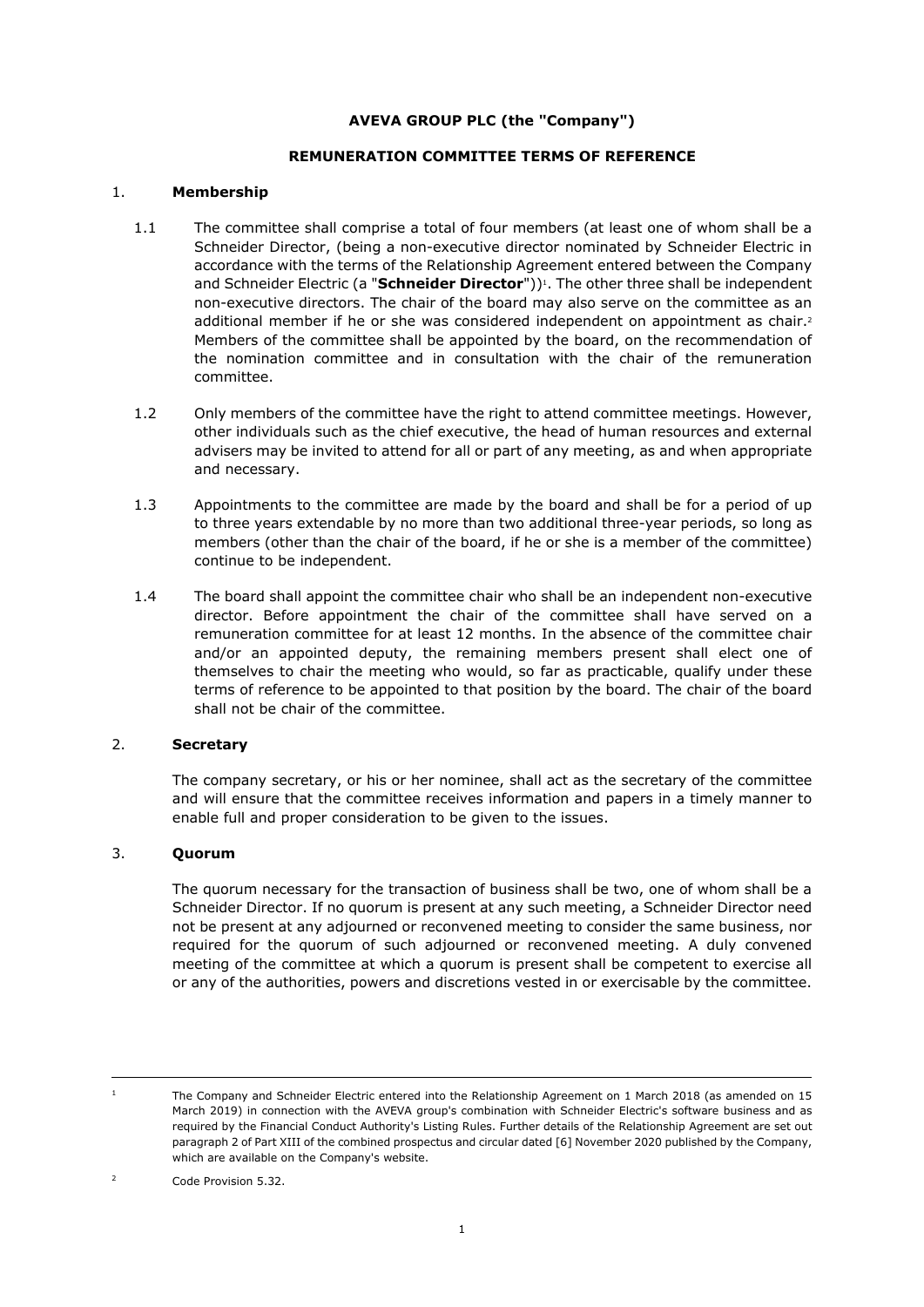### 4. **Meetings**

The committee shall meet at least twice a year and otherwise as required.

#### 5. **Notice of meetings**

- 5.1 Meetings of the committee shall be called by the secretary of the committee at the request of the committee chair.
- 5.2 Unless otherwise agreed, notice of each meeting confirming the venue, time and date together with an agenda if items to be discussed, shall be forwarded to each member of the committee, any other person required to attend and all other non-executive directors, no later than five working days before the date of the meeting. Supporting papers shall be sent to committee members and to other attendees, as appropriate, at the same time.
- 5.3 Shorter notice and/or late submission of supporting papers will be permitted at the discretion of the committee chair.
- 5.4 Notices, agendas and supporting papers can be sent in electronic form instead of in hard copy where the recipient has agreed to receive documents electronically and where circumstances permit such delivery.
- 5.5 The committee may hold meetings by telephone or using any other method of electronic communication whereby the participants are able to communicate effectively with each other, and may take decisions without a meeting by unanimous written consent, when deemed necessary or desirable by the committee chair.

### 6. **Minutes of meetings**

- 6.1 The committee chair shall nominate a minute taker, who shall minute the proceedings and resolutions of all committee meetings, including the names of those present and in attendance.
- 6.2 Draft minutes of committee meetings shall be circulated promptly to all members of the committee. Once approved, minutes should be circulated to all other members of the board unless in the opinion of the committee chairman it would be inappropriate to do so.

# 7. **Annual general meeting**

The committee chair should attend the annual general meeting to answer any shareholder questions on the committee's activities.

### 8. **Duties**

The committee should carry out the duties below for the parent company, major subsidiary undertakings and the group as a whole, as appropriate.

The committee shall:

8.1 have delegated responsibility for determining the policy for executive remuneration and setting remuneration (including pension rights and any compensation payments) for the Company's chair, executive directors and executive leadership team, including the Chairman Emeritus and any senior consultants. The board itself or, where required by the Company's articles of association, the shareholders should determine the remuneration of the non-executive directors within the limits set in the Company's articles of association. No director or senior manager shall be involved in any decisions as to their own remuneration;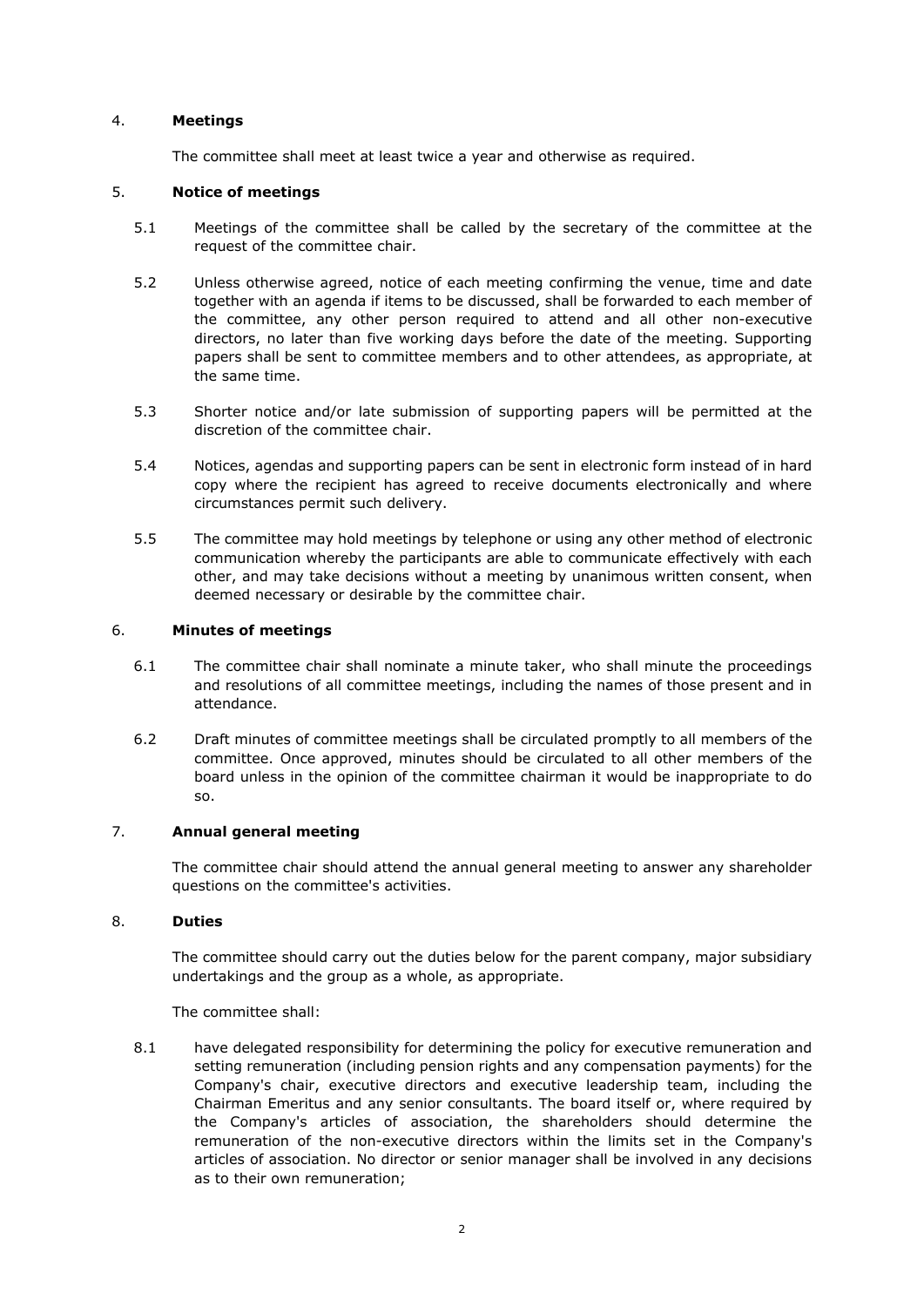- 8.2 in determining such policy, take into account all factors which it deems necessary including relevant legal and regulatory requirements, the provisions and recommendations of the Code and associated guidance. The policy shall address clarity, simplicity, risk, predictability, proportionality and alignment to the Company's culture. The objective of such policy shall be to attract, retain and motivate executive management of the quality required to run the Company and its major subsidiary undertakings successfully without paying more than is necessary, having regard to views of shareholders and other stakeholders. The remuneration policy should have regard to the risk appetite of the Company and alignment to the Company's strategic long-term goals. A significant proportion of remuneration should be structured so as to link rewards to corporate and individual performance and designed to promote the long-term success of the Company;
- 8.3 when setting remuneration policy for executives, review workforce remuneration and related policies and the alignment of incentives and rewards with culture;
- 8.4 review the ongoing appropriateness and relevance of the remuneration policy;
- 8.5 within the terms of the agreed policy and in consultation with the chair and/or chief executive, as appropriate, determine the total individual remuneration package of the chairman, each executive director, company secretary and members of the executive leadership team including bonuses, incentive payments and share options or other share awards;
- 8.6 obtain reliable, up-to-date information about remuneration in other companies of comparable scale and complexity. To help it fulfil its obligations the committee shall have full authority to appoint remuneration consultants and to commission or purchase any reports, surveys or information which it deems necessary, within any budgetary restraints imposed by the board;
- 8.7 be exclusively responsible for establishing the selection criteria, selecting, appointing and setting the terms of reference for any remuneration consultants who advise the committee;
- 8.8 approve the design of, and determine targets for, any performance related pay schemes operated by the Company and approve the total annual payments made under such schemes;
- 8.9 review the design of all share incentive plans for approval by the board and shareholders. For any such plans, determine each year whether awards will be made, and if so, the overall amount of such awards, the individual awards to executive directors, company secretary and other designated senior executives and the performance targets to be used;
- 8.10 ensure that remuneration policies, performance related pay schemes and incentive plans enable the use of discretion to override formulaic outcomes;
- 8.11 determine the policy for, and scope of, pension arrangements for each executive director and member of the executive leadership team;
- 8.12 ensure that contractual terms on termination, and any payments made, are fair to the individual, and the Company, that failure is not rewarded and that the duty to mitigate loss is fully recognised;
- 8.13 oversee any major changes in employee benefits structures throughout the Company or group;
- 8.14 agree the policy for authorising claims for expenses from the directors;